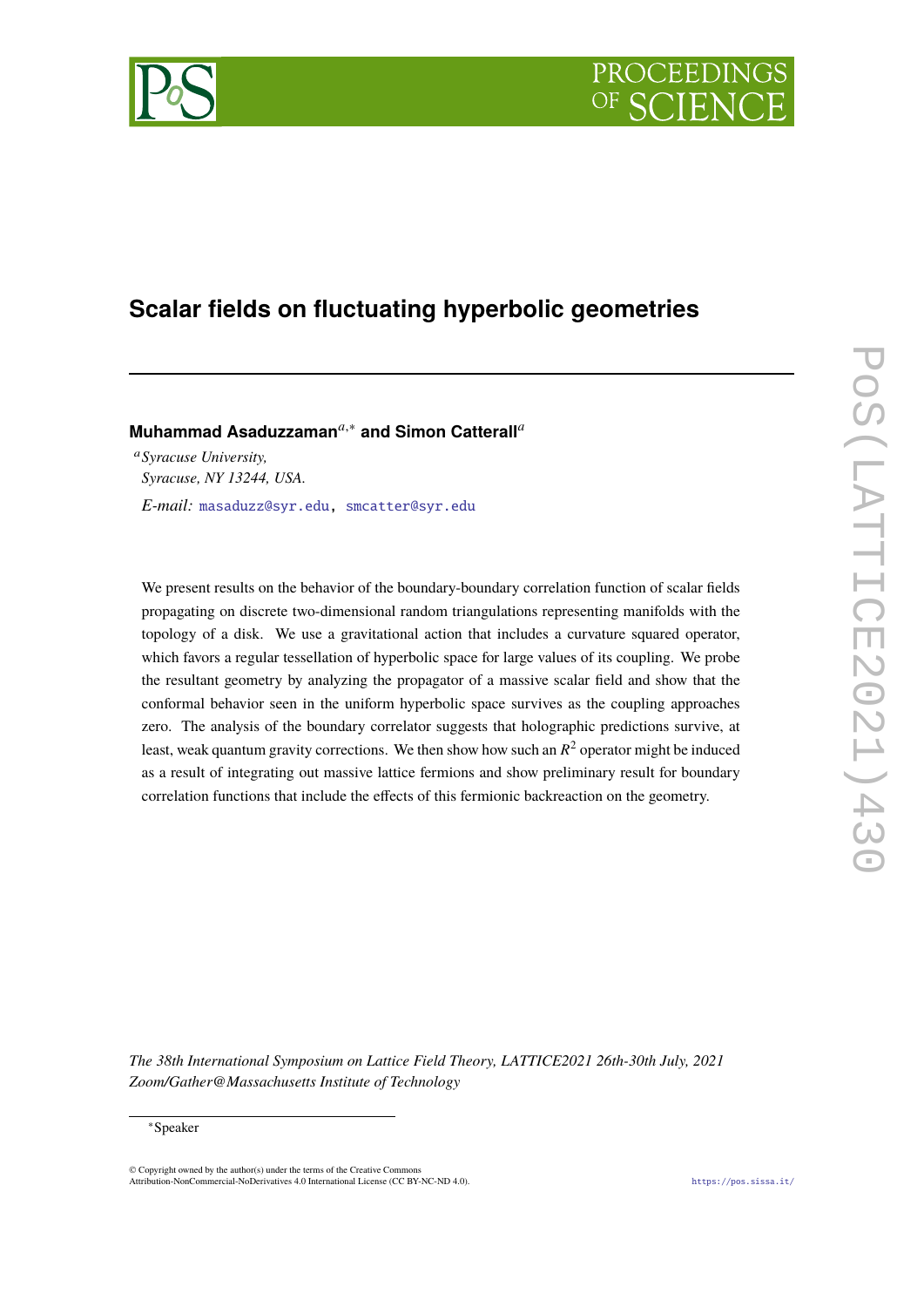# **1. Introduction**

Regular hyperbolic lattices furnish a representation of wick-rotated anti-de Sitter spacetime. In previous work, we have shown how the AdS-CFT correspondence can be seen by studying the propagation of free massive scalar fields on such hyperbolic lattices [\[1\]](#page-8-0). This earlier work confirmed that the correlation function of the scalar fields in the boundary fall-off algebraically with boundary separation. This agrees with what is expected in the continuum where the magnitude of the scaling exponent  $\Delta$  of the boundary field operator is related to the bulk scalar mass, m, via the relation given by Klebanov & Witten [\[2\]](#page-8-1)

<span id="page-1-1"></span>
$$
\Delta_{\pm} = \frac{d}{2} \pm \sqrt{\frac{d^2}{4} + m^2}.
$$
 (1)

Here,  $m$  is expressed in units of the AdS curvature, while  $d$  is the dimension of the boundary. Depending on the choice of the boundary condition, either mode in the equation above can be recovered [\[3\]](#page-8-2). The analysis we presented earlier uses a Dirichlet boundary condition which targets the  $\Delta_+$  mode.

In this work, we have taken the first step to investigate what aspects of holography survive when fluctuations are allowed in the bulk geometry. Such fluctuations represent the effects of quantum gravity, and since they change the continuum isometries of the bulk, they can affect the conformal nature of the boundary theory. These effects are difficult to study in the continuum but can be investigated in the lattice using Monte Carlo simulation. In this work, we first study the effects of introducing a  $R^2$  operator which is designed to favor regular hyperbolic lattices for strong coupling. We then decrease the coupling to probe the structure of the boundary theory as increasingly large fluctuations are allowed in the bulk geometry. We then argue that such an operator is naturally generated in the effective gravitational action after integrating out massive Kähler-Dirac fermions.

The structure of the paper is described for the readers. In section [2,](#page-1-0) the methodology for studying the fluctuating hyperbolic disk is presented. Next, we present numerical results for the scaling exponents of the boundary field operators for different values of the  $R^2$  coupling in [3.](#page-3-0) In the following section [4,](#page-5-0) we formulate a model which includes dynamical fermions, and in section [5,](#page-6-0) we present preliminary results for the propagator of fermions on such geometries that include the backreaction effects. Finally, we summarize our findings and discuss prospects in section [6.](#page-7-0)

#### <span id="page-1-0"></span>**2. Introducing bulk curvature fluctuations**

To simulate the effects of quantum gravity fluctuations in the bulk we have replaced the regular tessellations studied in our earlier work with more general random triangulations. These are restricted so that connectivity of the boundary nodes is held fixed throughout and corresponds to the connectivity of a regular  $\{3, 7\}$  tessellation with some fixed boundary length while the connectivity of the inner bulk nodes is allowed to fluctuate. This approximates the continuum notion that the metric has negative average curvature and approaches AdS at the boundary. The amount of fluctuation in the bulk of the disk is controlled by a discretization of the 2d gravity action supplemented with additional  $R^2$  terms. The partition function can be written as,

$$
Z = \sum_{\mathcal{T}} e^{S(k_d, \beta)} \tag{2}
$$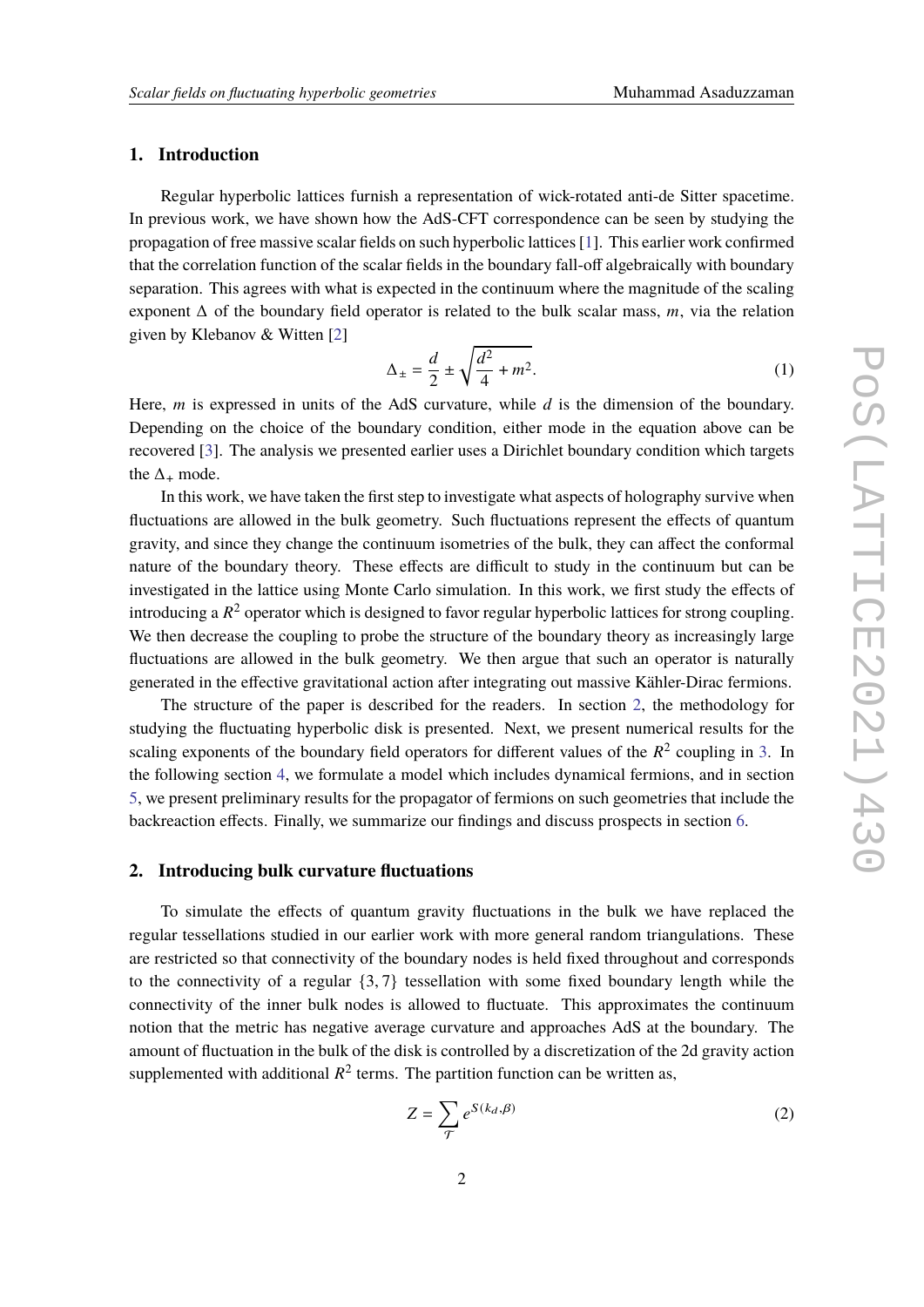<span id="page-2-1"></span>

**Figure 1:** Ergodic moves in the class of two-dimensional triangulation. Node insertion and deletion (top), and link flip (bottom).

Here, the summation is carried out over all possible 2d triangulations with disk topology and fixed boundary. The action is given by a sum over a cosmological constant and a curvature squared term  $S_{\Omega}$ :

$$
S = k_2 N_2 + \beta S_Q \tag{3}
$$

The first term above is the contribution from the pure gravity action in the lattice<sup>[1](#page-2-0)</sup>. The modified curvature-squared term  $S_O$  takes the form

<span id="page-2-2"></span>
$$
S_Q = \sum_{i \in P_{\text{bulk}}} (q_i - 7)^2 / q_i
$$
 (4)

For large  $\beta$  the coordination number of any bulk vertex is driven to seven corresponding to the {3, 7} tessellation of the hyperbolic disk. To generate an ensemble of simplicial manifolds, a set of local moves called "Pachner moves" are used. Any two triangulations of fixed topology are related through a sequence of Pachner moves. In two-dimensions, the Pachner moves involve inserting a node in the triangle, deleting a three-fold coordinated node, and performing a link flip. The set of moves are ergodic. See Fig. [1.](#page-2-1) It is straightforward to use these moves to devise a simple Monte Carlo procedure which samples the sum over lattice geometries according to the discrete action described above. In two dimensions this sum over random lattices is known to reproduce the effects of integrating over metrics modulo diffeomorphisms in the continuum limit.

In practice, we also introduce a volume tuning term  $S_V$ . If in a configuration the total number of triangles in the disk is  $N_2$ , then the volume tuning term is

$$
S_V = \gamma (N_2 - V)^2. \tag{5}
$$

The term is required to ensure generating a pseudo-canonical ensemble of geometries of the topology of the disk with a target volume V. Coupling constant  $\gamma$  is periodically adjusted to ensure the volume  $N<sub>2</sub>$  of the generated configurations are close to V.

<span id="page-2-0"></span><sup>&</sup>lt;sup>1</sup>There is another term in the pure gravity action, but in two spacetime dimension, one of the terms is redundant.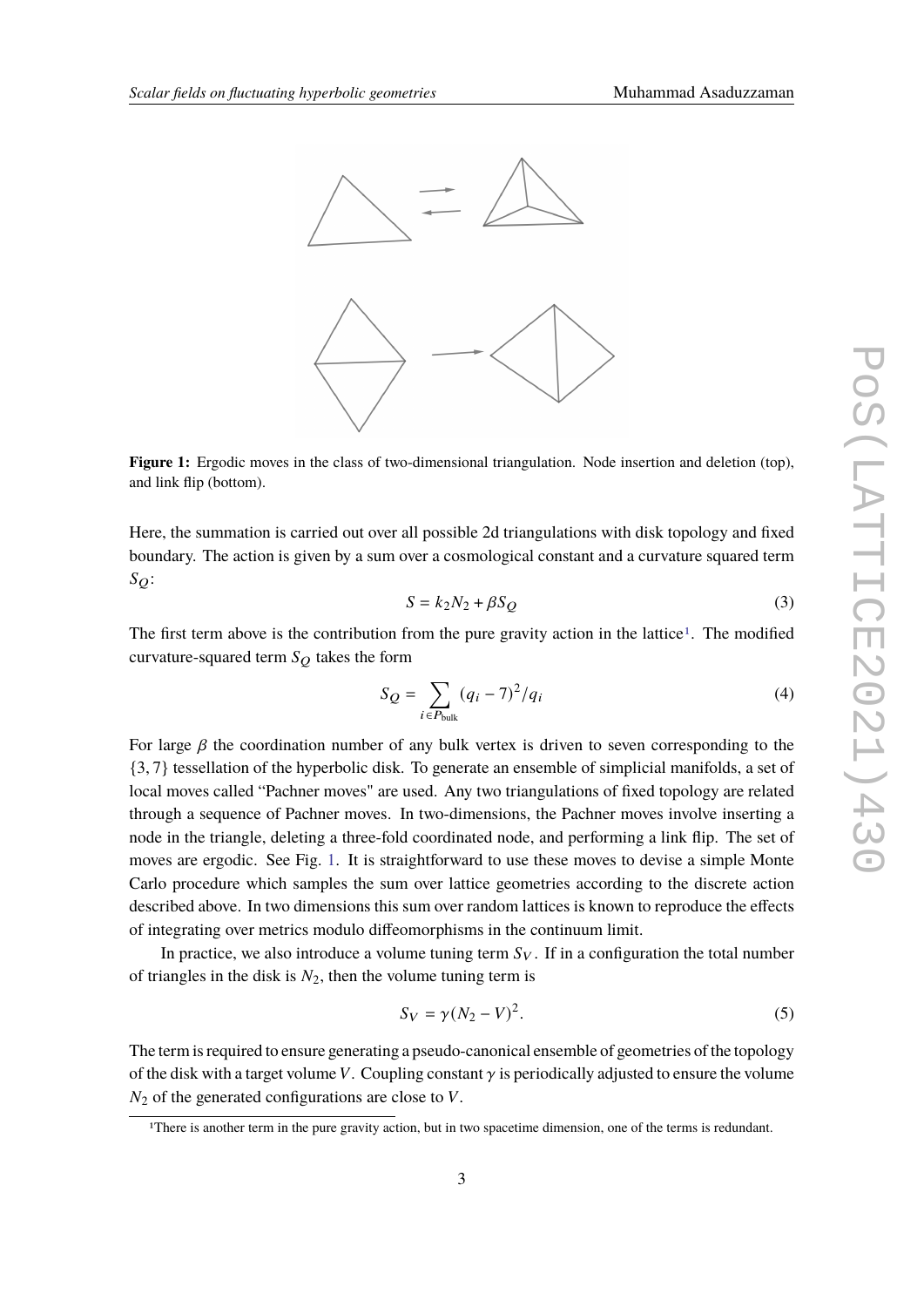<span id="page-3-1"></span>

**Figure 2:** Number of bulk vertices  $N(q_B)$  with coordination number q are plotted at different  $\beta$ :  $\beta = 0.0$ (black),  $\beta = 0.01$  (blue),  $\beta = 0.1$  (purple),  $\beta = 0.5$  (red),  $\beta = 1.0$  (cyan), and  $\beta = 3.0$  (green).

#### <span id="page-3-0"></span>**3. Results: curvature-squared operator**

<span id="page-3-2"></span>

**Figure 3:** Sample thermalized configurations from time evolution of geometry during MCMC simulation at different  $\beta$ .

In this section, we will present our Markov Chain Monte Carlo (MCMC) simulation results for the modified  $R^2$  action defined in eqn. [4.](#page-2-2) We have focused on the properties of the boundary theory and hence have examined the boundary-boundary correlator for a massive scalar field propagating on this geometry. To mock up the effects of a Dirichlet boundary condition on this scalar field we have introduced a large boundary mass. We find that the dependence of the correlators on the boundary mass vanishes as we increase the boundary mass. The analysis was repeated for several bulk masses, and similar behavior was observed for all the cases. For details of the analysis of choosing an appropriate boundary mass, see the appendix in [\[1\]](#page-8-0).

Once the boundary mass is chosen for the analysis, we investigated several collective geometry properties of the ensemble of dynamically triangulated disks. We performed a strong coupling expansion and compared the numerical results with a hand-count, giving confidence to our analysis. Fig. [2](#page-3-1) shows the relative number of vertices ( $N_{qB}$ ) with a bulk coordination number  $q_B$  at different coupling strength  $\beta$  for target lattice volume  $V = 742$ . The peak of the number of vertices  $N_a$  is seen at seven at all nonzero coupling we considered. A fixed boundary configuration was deployed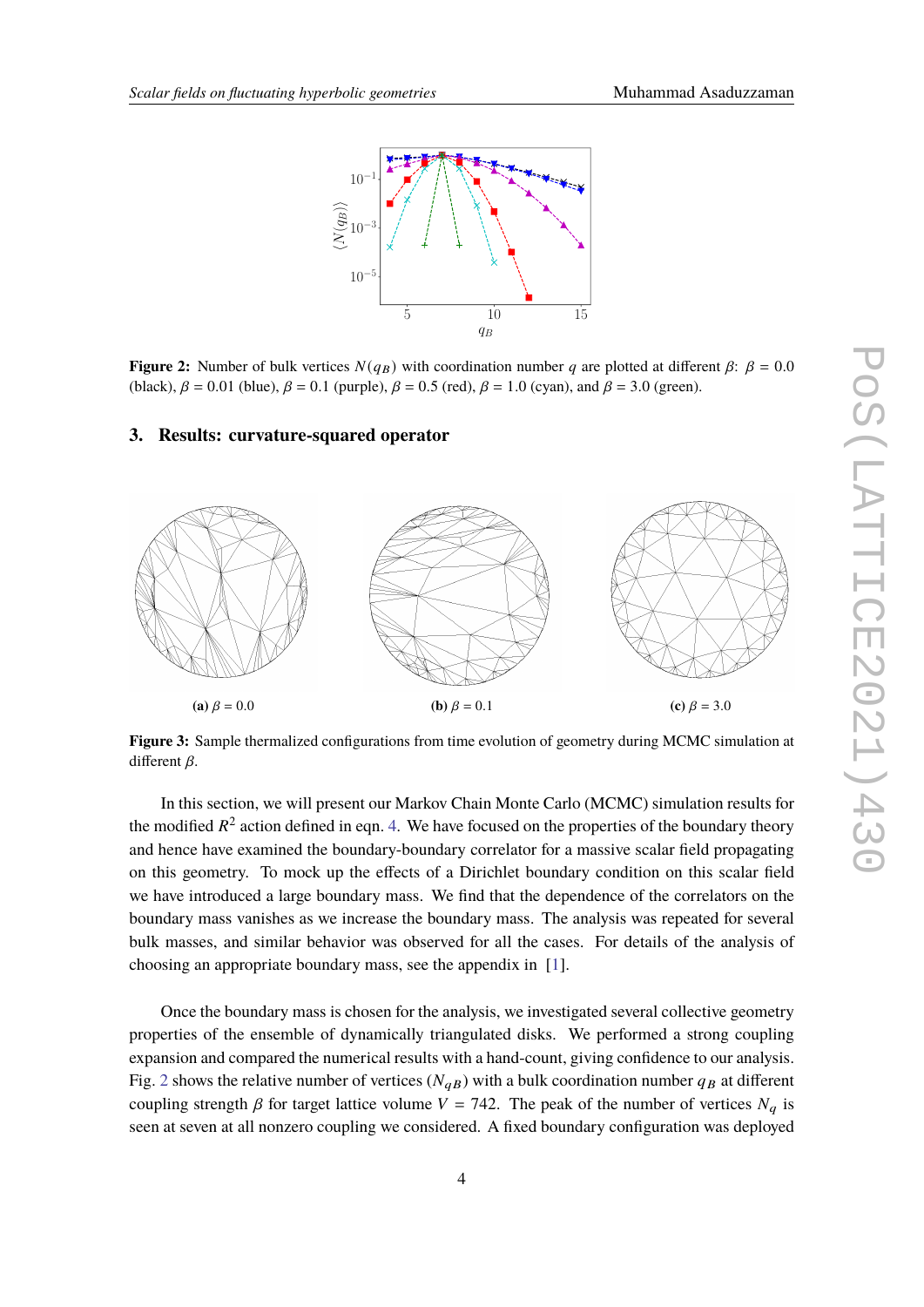<span id="page-4-0"></span>

**Figure 4:** Two point function is plotted against boundary distance in angular coordinate for a scalar field with bulk mass  $m = 0$ , here  $r^2 \propto (1 - \cos \theta)$ . Slope of the fitted line denotes the scaling exponent  $\Delta$  of the boundary operator.

<span id="page-4-1"></span>

<span id="page-4-2"></span>**Figure 5:** Bulk mass dependence of the scaling exponent at (a)  $\beta = 3.0$  and  $\beta = 1.0$ .

in our analysis that resembles the boundary of the  $\{3, 7\}$  Poincaré disk. Choice of this initial configuration is sufficient to ensure that the peak of the bulk coordination number is at seven. Not surprisingly, the peak is sharpened in the strong coupling limit, and we recover the geometry of the fixed tessellated disk with a high probability in our MCMC simulation. The weak coupling limit, where the peak is broad, represents stronger curvature fluctuation in the background hyperbolic manifold. The non-uniform curvature in the geometry can be seen from the snapshots of the geometry during MCMC simulation. Sample configurations at different couplings are shown in Fig. [3.](#page-3-2)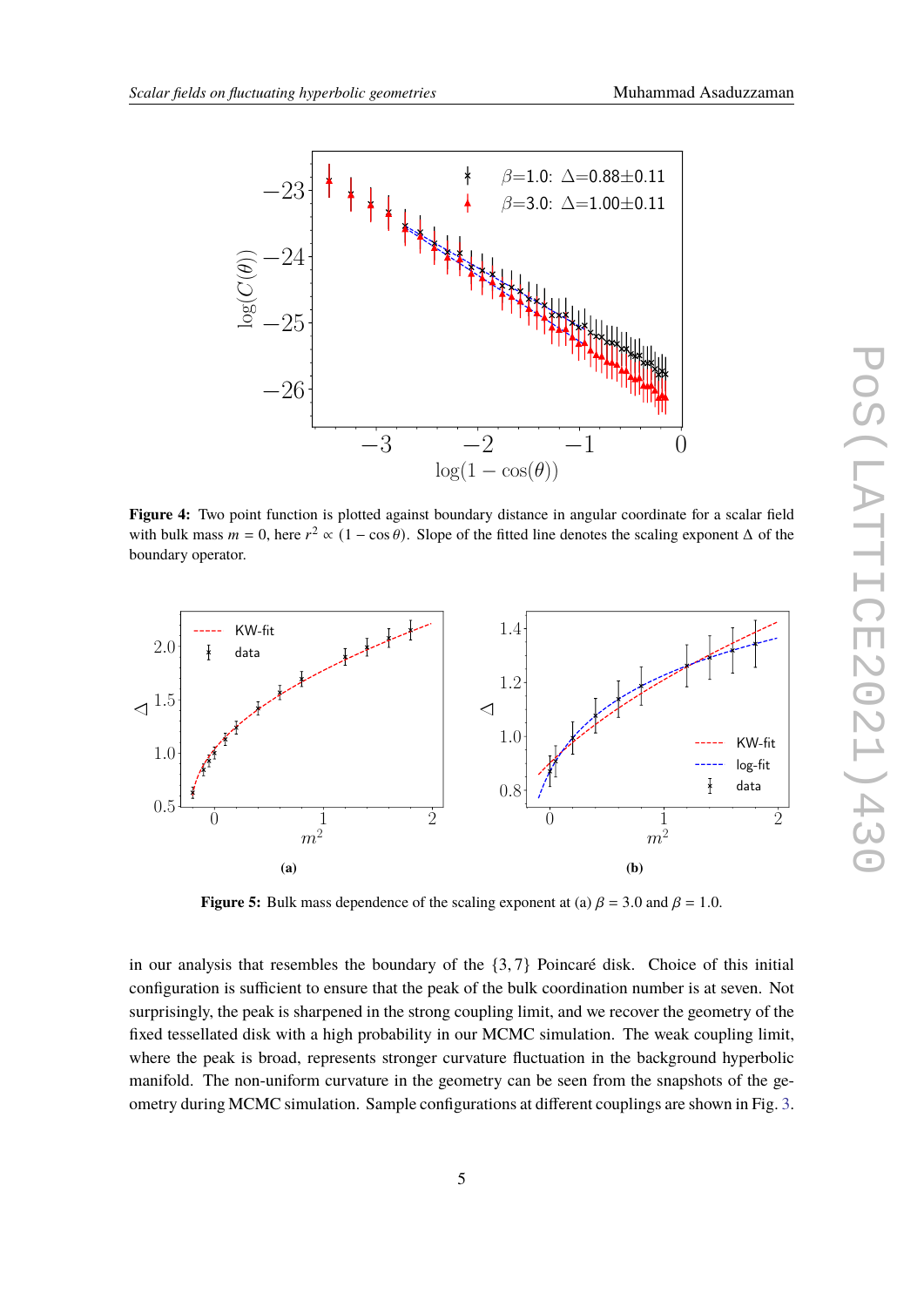Next, we discuss the main results of our analysis – boundary-boundary correlator function. We compute the lattice propagators at different couplings  $\beta$  and different bulk masses  $m$ . With geometry fluctuation in play, we find the conformal behavior of the correlators for a wide range of couplings. Fig [4](#page-4-0) shows the boundary correlators at two different couplings for scalar mass  $m = 0$ . Note that even at a small value of  $\beta = 1.0$ , where 63% bulk vertices on average are 7-fold connected, we find a signature of conformal behavior. At a stronger coupling of  $\beta = 3.0$ , where 99.6% vertices are 7-fold connected, we find that the scaling exponent extracted from the linear fit of the correlator matches the Klebanov-Witten relation at Eqn. [1.](#page-1-1) The predicted continuum result of the boundary exponent for the zero bulk mass is  $\Delta = 1$  for geometry with constant negative curvature, which matches closely with our numerical result at  $\beta = 3.0$ .

Next, the scaling exponents for different bulk mass at a fixed  $\beta$  are plotted. Results are shown for  $\beta = 3.0$  in the Fig. [5a](#page-4-1) and for  $\beta = 1.0$  in the Fig. [5b.](#page-4-2) We use two fit functions, one corresponding to the Klebanov-Witten (KW) formula and corresponding to Eqn. [1,](#page-1-1) written with three fit parameters  $A, B$  and  $L$ 

$$
\Delta = A + \sqrt{B + m^2 L^2}.\tag{6}
$$

The other fit function we use is a logarithmic function with three fit parameters A,B,C expressed as

$$
\Delta = A \log(m^2 + B) + C. \tag{7}
$$

We find that the KW relation fits well in the limit of small fluctuations, whereas the logarithmic fit describes the data at stronger fluctuation.

# <span id="page-5-0"></span>**4. Curvature fluctuation from matter fields**

In the previous section we presented results on the holographic behavior of a model in which the behavior of a boundary theory is influenced by bulk quantum gravity corrections. The magnitide of the quantum corrections were controlled by an  $R^2$  operator which was added to the action by hand. It is interesting to constrict models where such operators could be induced via coupling the system to additional dynamical matter fields. We construct just such a model in this section.

We will see that to pick out uniform hyperbolic space we need to employ fermionic matter. To avoid the complication of having to carry around additional structure like a spin connection and frame we have used Kähler-Dirac fermions. The Kähler-Dirac operator squares to the (curved) space Laplacian and allows us to express the effective action in terms of powers of the determinant of the curved space Laplacian. Consider  $N$  degenerate Kähler-Dirac (KD) fermions with mass  $m$ . The partition function is given by

$$
Z = \sum_{\mathcal{T}} \int D\phi \, e^{-k_2 N_2} \prod_{1}^{N} D\phi D\bar{\phi} e^{-\bar{\phi}^a (K - m)\phi^a}
$$

$$
= \sum_{\mathcal{T}} \det^{\frac{N}{2}} (\widetilde{\Box}) e^{-k_2 N_2}.
$$
 (8)

where,  $\tilde{\Box}(\mathcal{T}) = -\Box(\mathcal{T}) + m^2$ . The effective gravitational action can then be written as

<span id="page-5-1"></span>
$$
S = \frac{N}{2} \ln \left( \det \widetilde{\Box} \right) - k_2 N_2 \tag{9}
$$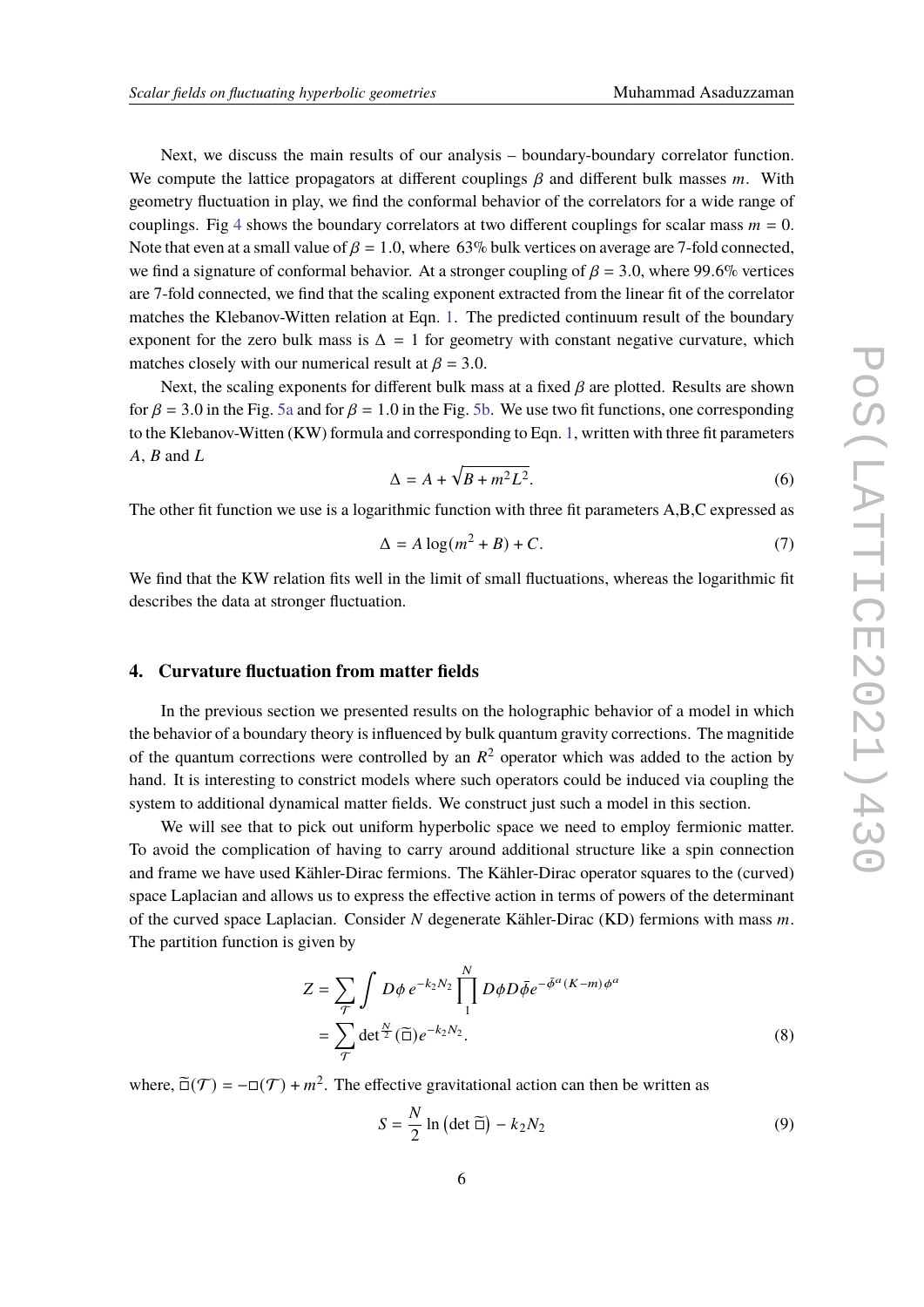It can be seen from the above expression that the Boltzmann factor is given by a non-local term. A local form of the action can be deduced with some approximations. In order to do that, the Laplacian operator is factorized into three matrices

$$
\widetilde{\Box} = DAD
$$

where D is a diagonal matrix with diagonal entries  $d_i = \sqrt{q_i}$ ; and A is a matrix that depends on the connectivity of the vertices in a particular triangulation with diagonal and off-diagonal components described by

$$
A_{ii} = 1 + m^2,
$$
  
\n
$$
A_{ij} = -\frac{1}{\sqrt{q_i q_j}} C_{ij}.
$$

In the large mass limit  $m \to \infty$ , A only contributes a constant factor. Hence,

<span id="page-6-1"></span>
$$
\det \widetilde{\Box} \sim (\det D)^2 = \prod_i q_i. \tag{10}
$$

With this approximation, we arrive at a local form for the action in the large mass limit

$$
S_{\text{KD}} = -\frac{N}{2} \sum_{i \in \text{bulk}} \ln(q_i). \tag{11}
$$

Thus the complete action with the Kähler Dirac fermion is

$$
S = S_{\text{KD}} - k_2 N_2 + \lambda (\langle q \rangle - 7). \tag{12}
$$

The last term in the equation is introduced as a constraint – the average bulk coordination number remains seven during the evolution of the geometry in the MCMC simulation. We find from the numerical analysis that the fixed boundary geometry with identical connectivity to the  $\{3, 7\}$ Poincaré disk is sufficient to ensure this constraint. The logarithmic term in the effective action is then equivalent to the curvature-squared term in Eqn. [4](#page-2-2) since

$$
\ln(q_i) \sim -\frac{1}{2\pi^2} R_i^2 + \dots
$$

From the discussion above, it is evident that massive Kähler Dirac fermions dynamically generates the curvature squared term. In the  $N \to \infty$  limit, regular tessellation of the Poincaré disk will be recovered with certainty in the MCMC simulation. The number of fermions  $N$  plays the same role as  $\beta$  in the previous construction. A transition from a holographic to a non-holographic regime may exist as  $N$  is varied. In this approach with dynamical fermionic matter fields, smaller  $N$  amounts to a larger curvature-fluctuation region.

# <span id="page-6-0"></span>**5. Kähler Dirac Operator Construction and Results**

In this section, we outline the construction of lattice Kähler Dirac fermions and present a result associated with this. For the details of the construction in the continuum and in the lattice, see this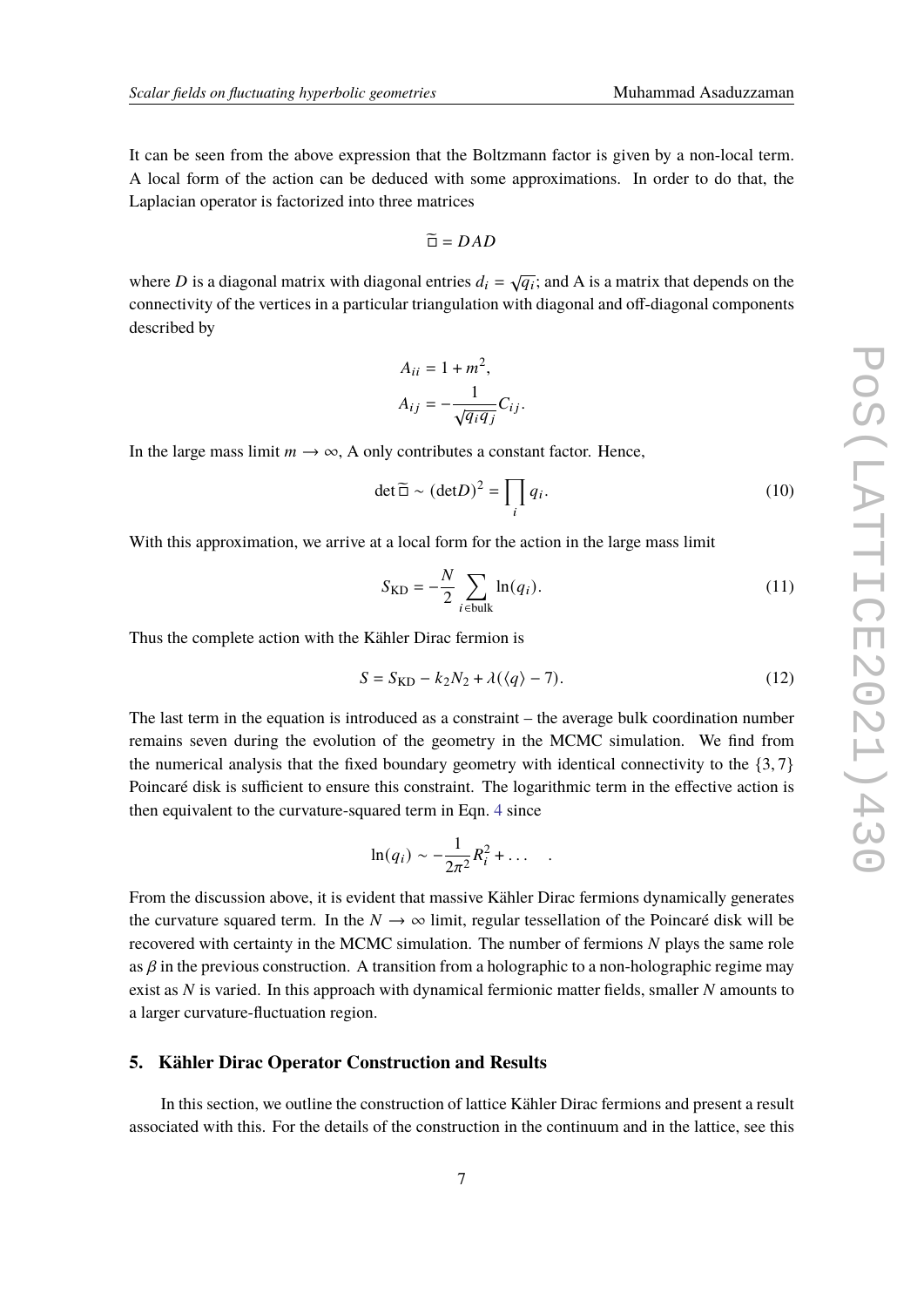work by Banks *et. el.* [\[4,](#page-8-3) [5\]](#page-8-4). The use of the operator in the context of degenerate triangulation is discussed by Catterall *et. el.* [\[6\]](#page-9-0).

The Kähler Dirac operator  $(K)$  is a square root of the Laplacian operator and in flat spacetime it is possible to show that each Kähler Dirac fermion (KD) is equivalent to two Dirac fermions in two dimensions. The equation of motion of a KD field reads

$$
(d - d^{\dagger} + m)\Omega = 0.
$$

where,  $\Omega = (\omega_0, \omega_\mu, \dots, \omega_{\mu_1 \cdots \mu_D})$  is a collection of forms. Construction of the operator K is natural in curved spacetime too, but the equivalence with Dirac spinors disappears. It is easy to see that Laplacian operator can be written as

$$
-\Box = K^2 = (d - d^{\dagger})^2 = -dd^{\dagger} - d^{\dagger}d.
$$

The above expression follows from the fundamental relation in the exterior calculus  $d^2 = d^{\dagger 2} = 0$ . One of the most important properties of the Kähler-Dirac equation is that it has a natural discretization on simplicial manifolds. Coboundary  $\bar{d}$  and boundary  $\bar{\delta} = \bar{d}^T$  operators are introduced which are the lattice equivalent of d and  $d^{\dagger}$  respectively. The lattice operators act on lattice analogs of the continuum p-forms which are associated with p-simplices in the lattice. For example, the action of the  $\bar{\delta}$  on a ordered list of vertices ( $v_1, v_2, v_3$ ) representing a triangle and carrying a 2-form field will return an oriented linear combination of the associated links  $(v_1, v_2)$ ,  $(v_2, v_3)$  and  $(v_3, v_1)$  carrying 1-form fields. The detailed construction of the lattice Kähler Dirac operator can be found here [\[6\]](#page-9-0) for the case of 4D dynamical triangulation. The resultant lattice Laplacian operator is a block diagonal matrix with three non-zero blocks, each associated with different types of simplices in 2D. Thus in Eqn. [10,](#page-6-1) there are contributions from three different matrices associated with vertices, links, and triangles.

We constructed the lattice Kähler Dirac operator to simulate a fluctuating hyperbolic disk equipped with ten Kähler Dirac fermions. Resultant action is described by Eqn. [9.](#page-5-1) We found that the holographic nature of the boundary theory is reproduced in the correlator plot computed from the Markov chain Monte Carlo simulation with KD fermions. The plot is shown in Fig. [6.](#page-8-5)

#### <span id="page-7-0"></span>**6. Conclusions**

In this lattice proceedings, we have described some preliminary results of the effects of bulk curvature fluctuations on the holographic behavior of a two-dimensional model formulated on a space whose average curvature is negative. We presented results from two different kinds of simulations, and they both indicate that the holographic signature survives at least weak bulk quantum gravity corrections. Further investigation is necessary to provide concrete evidence of conformality in the strongly coupled bulk quantum gravity regime.

We also show how to couple lattice fermions to the system so that the gravity corrections are suppressed for a large number of fields, with the effective action picking up a curvature-squared term. It would be interesting to investigate whether a phase transition exists from the holographic to the non-holographic regime as the number of fermions  $N$  is varied. Work in these directions is ongoing, and the results will be published elsewhere.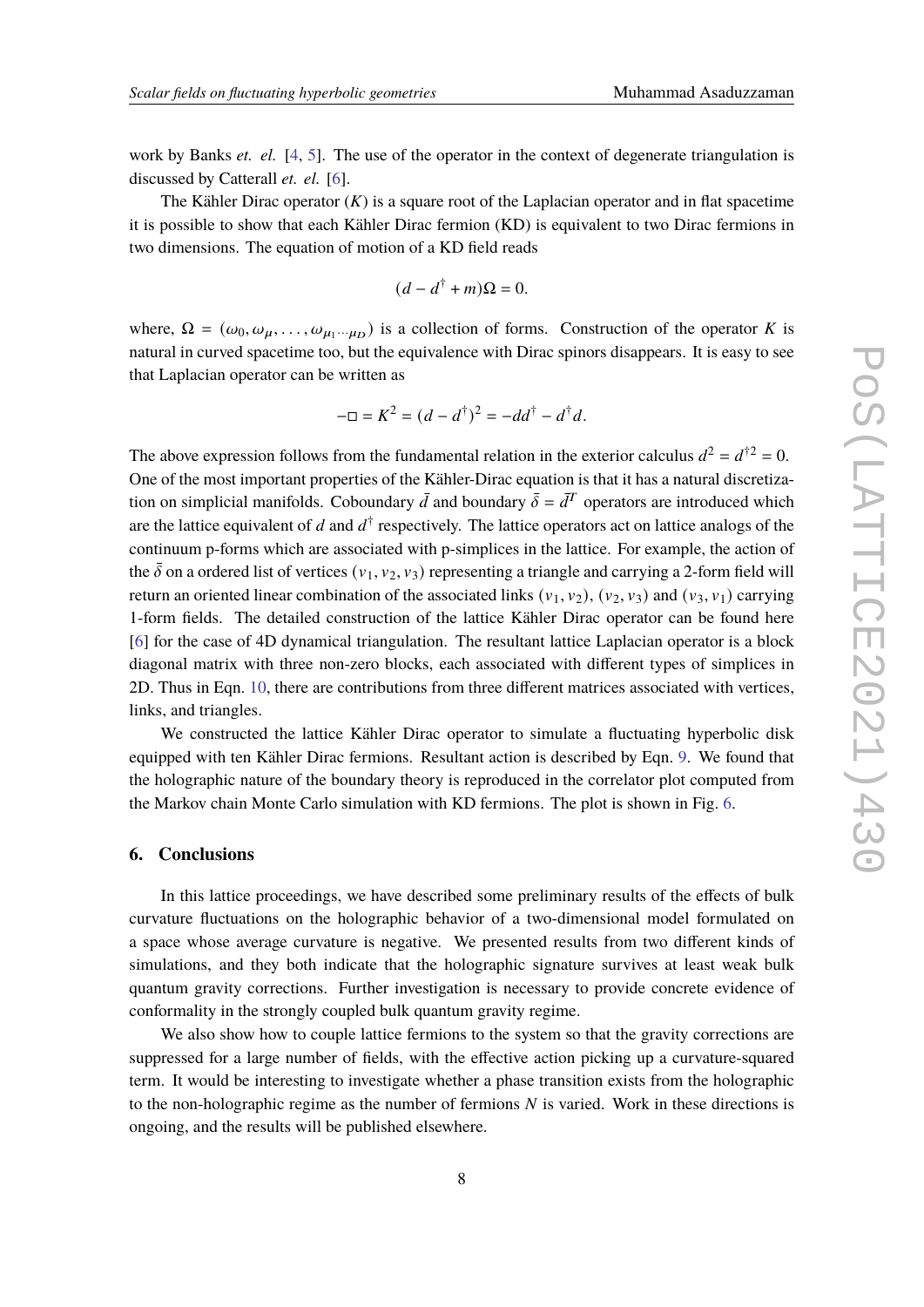<span id="page-8-5"></span>

**Figure 6:** Lattice propagator computed from the simulation with  $N_f = 10$  Kähler Dirac fermions is plotted against distance-squared  $r^2 \propto (1 - \cos \theta)$ . The slope  $\Delta$  of the linear fit denotes the scaling exponent of the boundary field operator.

### **Acknowledgements**

This work is supported in part by the U.S. Department of Energy (DOE), Office of Science, Office of High Energy Physics, under Award Number DE-SC0009998 and DE-SC0019139. Numerical computations were performed at Syracuse University HTC Campus Grid: NSF award ACI-1341006.

# **References**

- <span id="page-8-0"></span>[1] Muhammad Asaduzzaman, Simon Catterall, Jay Hubisz, Roice Nelson, and Judah Unmuth-Yockey. Holography on tessellations of hyperbolic space. *Physical Review D*, 102(3):034511, August 2020. Publisher: American Physical Society.
- <span id="page-8-1"></span>[2] Igor R. Klebanov and Edward Witten. AdS/CFT Correspondence and Symmetry Breaking. *Nuclear Physics B*, 556(1-2):89–114, September 1999. arXiv: hep-th/9905104.
- <span id="page-8-2"></span>[3] Igor R. Klebanov and Edward Witten. Ads/cft correspondence and symmetry breaking. *Nuclear Physics B*, 556(1):89 – 114, 1999.
- <span id="page-8-3"></span>[4] T. Banks, Y. Dothan, and D. Horn. Geometric fermions. *Physics Letters B*, 117(6):413–417, November 1982.
- <span id="page-8-4"></span>[5] Jeffrey M. Rabin. Homology theory of lattice fermion doubling. *Nuclear Physics B*, 201(2):315– 332, June 1982.